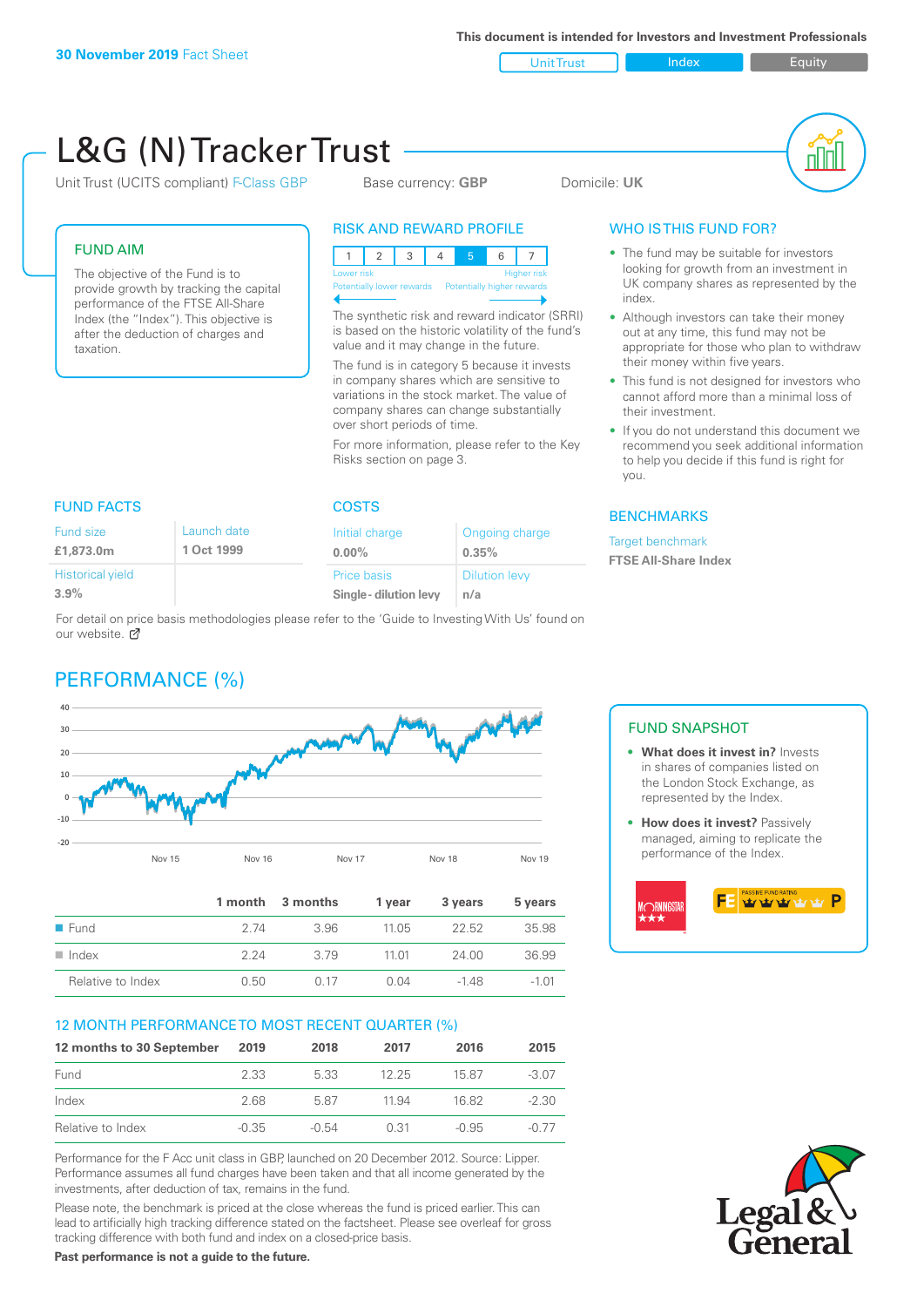Unit Trust (UCITS compliant) F-Class GBP

# PORTFOLIO BREAKDOWN

All data sources are a combination of LGIM and the Fund Accountant unless otherwise stated. Totals may not sum due to rounding.



### SECTOR (%)

| $\blacksquare$ Financials         | 26.2 |
|-----------------------------------|------|
| ■ Consumer Goods                  | 14.0 |
| $\Box$ Oil & Gas                  | 124  |
| $\blacksquare$ Industrials        | 12.1 |
| ■ Consumer Services               | 119  |
| ■ Health Care                     | 94   |
| ■ Basic Materials                 | 74   |
| $\blacksquare$ Utilities          | 28   |
| $\blacksquare$ Telecommunications | 2.7  |
| ■ Technology                      | 11   |
|                                   |      |

### COUNTRY (%)

United Kingdom 100.0

| 64.3 |
|------|
| 23.5 |
| 122  |
|      |

■ Top 10 issuers 37.1% Rest of portfolio 63.0% No. of holdings in fund 628 No. of holdings in index 626

### MARKET CAPITALISATION (%) TOP 10 ISSUERS (%)

| Royal Dutch Shell PLC        | 78  |
|------------------------------|-----|
| <b>HSBC Holdings PLC</b>     | 5.0 |
| BP PLC                       | 42  |
| Astra7eneca PLC              | 42  |
| GlaxoSmithKline PLC          | 37  |
| Diageo PLC                   | 32  |
| British American Tobacco PLC | 3 O |
| Unilever PLC                 | 21  |
| Rio Tinto PLC                | 20  |
| Lloyds Banking Group PLC     | 19  |
|                              |     |

### **INDEX TRACKING**

The Fund aims to provide exposure to stock market investment but without all the risk attached to individual stock selection. This produces low tracking error and limited stock picking or 'style' risks. The Fund takes a pragmatic approach to trading on index changes and cashflow and has lower management fees than active funds.

### TRACKING ERROR (%)

| 3 years | 4 years | 5 years | 7 vears | 10 years | Launch |
|---------|---------|---------|---------|----------|--------|
| 0.06    | 0.06    | 0.06    | 0.05    | 0.06     | 0.11   |

The tracking error figures shown are annualised and are calculated using gross of fee returns based on LGIM's internally calculated valuations. The gross of fee performance figures are calculated on a total return basis and have been adjusted to exclude the impact of uninvested cash balances within the income and revenue account. The gross performance numbers are an indication of fund manager skill and are not reflective of true fund performance. True fund performance priced at official valuation points are calculated by Lipper and available above. Please note that on occasion, difference in the treatment of withholding tax between fund and benchmark can be significant and lead to the appearance of heightened relative returns on overseas equity funds. The fund launched on 01 October 1999.

### INDEX FUND **MANAGEMENTTEAM**

25-Years

The Index Fund Management team comprises 25 fund managers, supported by two analysts. Management oversight is provided by the Global Head of Index Funds. The team has average industry experience of 15 years, of which seven years has been at LGIM, and is focused on achieving the equally important objectives of close tracking and maximising returns.